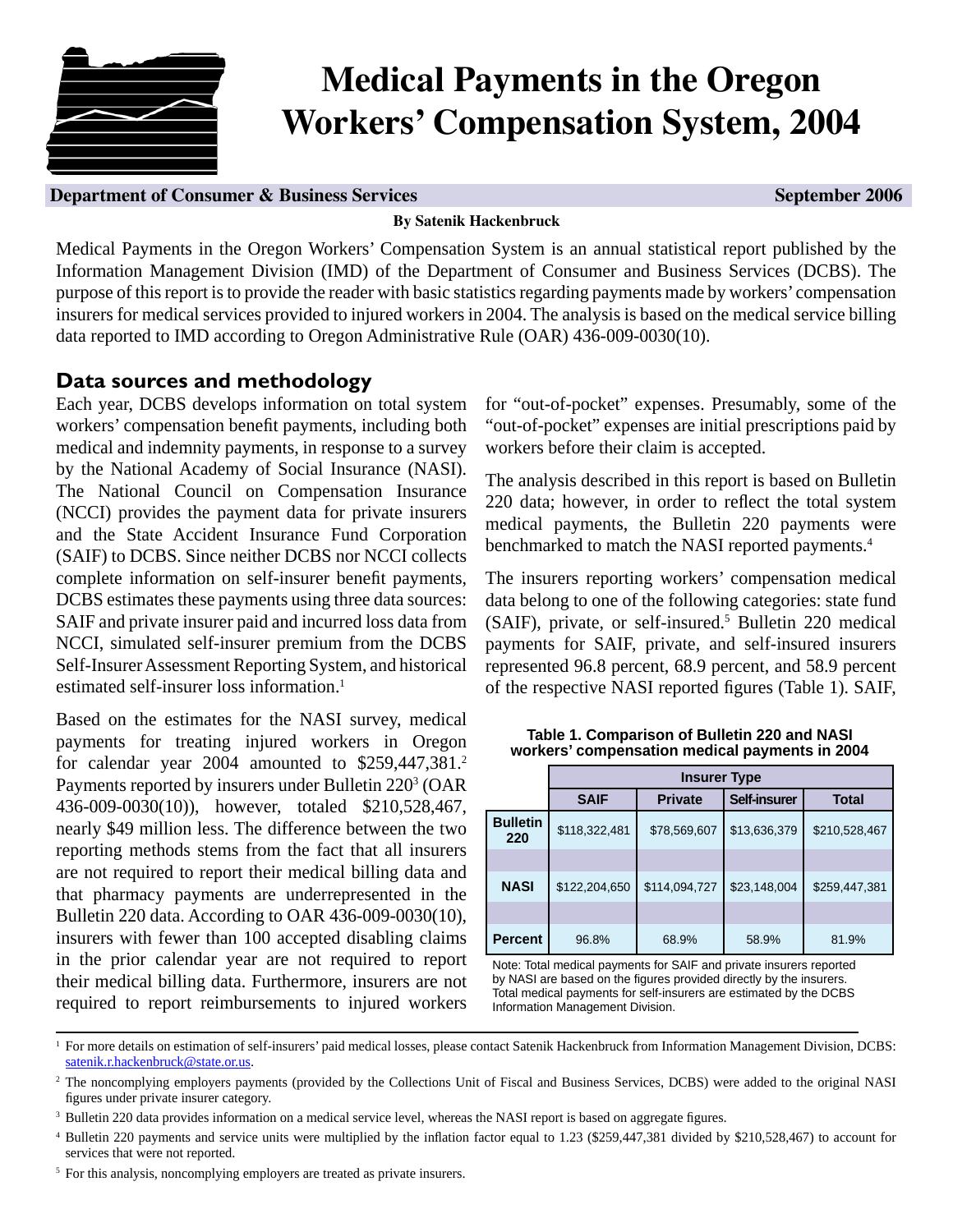the largest workers' compensation insurer in Oregon, meets the reporting threshold criteria and has the highest percentage (96.8) of corresponding payments. Private insurers, mainly represented by large insurers, have the second highest matching percentage (68.9). The self-insured category, with the highest concentration of insurers below the reporting threshold level, has the lowest percentage of matching payments (58.9).

Bulletin 220 medical billing data had to meet the following criteria to be used for this analysis.

- *Adequate provider type distribution.* The distribution of medical payments by provider type for each insurer was not significantly different from the mean distribution for that insurer type.
- *Valid service codes.* The number of services with unknown codes was not in excess of 5 percent of the total number of services reported in Bulletin 220.
- *Valid values for charges and payments.* Each service must have only one entry to eliminate double counting.

The distribution of medical payments by provider type was analyzed for each insurer that reported medical payments under Bulletin 220 in 2004, to determine if the distribution was significantly different from the mean distribution of the corresponding insurer type (SAIF, private, or self-insurer). A few insurers showed significant deviations from the means, however, because these insurers had such a small proportion of total medical payments (mainly self-insurers with small payments), they were included in the analysis.

To satisfy the second criterion, all service codes reported in Bulletin 220 for 2004 were analyzed. Unknown service codes accounted for only 1.5 percent of all service codes, which was 3.8 percent of total medical payments. Because these unknown service codes represented such a small portion of all services, the services with unidentified codes and their respective payments were included in the analysis.

And, lastly, to meet the third criterion, services with multiple entries were combined into one entry. For these entries, payment amounts were adjusted to reflect any reported refunds or MCO adjustments.

# **Medical payments by provider type**

The distribution of medical payments by provider type regardless of insurer type is shown in Table 2.

Medical doctor (MD) services represented 31.1 percent of total medical payments, followed by hospital outpatient (HO) services at 22.5 percent. "Other medical" (OM) providers were ranked third (12.2 percent), representing more than \$31.5 million in payments. A substantial number of payments classified under OM provider were for insurer medical exams, home health care, ambulance services, and nursing home care. The four provider types with the highest medical payments – MD, hospital inpatient (HI), HO, and OM – accounted for 77.3 percent of total medical payments in 2004.

Considerable portions of medical payments also went to physical therapists (PT) and pharmacies (PH), 7.3 percent and 6.2 percent of the total medical payments

| <b>Provider type</b>               | <b>Total</b><br>payments | <b>Percent</b><br>of total<br>payments |
|------------------------------------|--------------------------|----------------------------------------|
| Medical doctor (MD)                | \$80,758,971             | 31.13%                                 |
| Hospital outpatient (HO)           | \$58,414,728             | 22.52%                                 |
| Other medical provider (OM)        | \$31,558,276             | 12.16%                                 |
| Hospital inpatient (HI)            | \$29,888,856             | 11.52%                                 |
| Physical therapist (PT)            | \$18,824,839             | 7.26%                                  |
| Pharmacy (PH)                      | \$16,055,352             | 6.19%                                  |
| Radiologist (RA)                   | \$8,763,458              | 3.38%                                  |
| Chiropractor (CH)                  | \$5,572,942              | 2.15%                                  |
| Medical supplies (MS)              | \$4,807,698              | 1.85%                                  |
| Osteopath (OS)                     | \$1,737,140              | 0.67%                                  |
| Occupational therapist (OT)        | \$1,122,595              | 0.43%                                  |
| Dentist (DE)                       | \$862,654                | 0.33%                                  |
| Physician's assistant (PA)         | \$242,689                | 0.09%                                  |
| Laboratory (LA)                    | \$223,835                | 0.09%                                  |
| Podiatrist (PO)                    | \$186,647                | 0.07%                                  |
| Optometrist (OP)                   | \$168,046                | 0.06%                                  |
| Registered nurse practitioner (NP) | \$152,352                | 0.06%                                  |
| Acupuncturist (AC)                 | \$84,816                 | 0.03%                                  |
| Naturopath (NA)                    | \$21,485                 | 0.01%                                  |
| Total                              | \$259,447,381            | 100%                                   |

| Table 2. Workers' compensation medical payments |  |
|-------------------------------------------------|--|
| by provider type, 2004                          |  |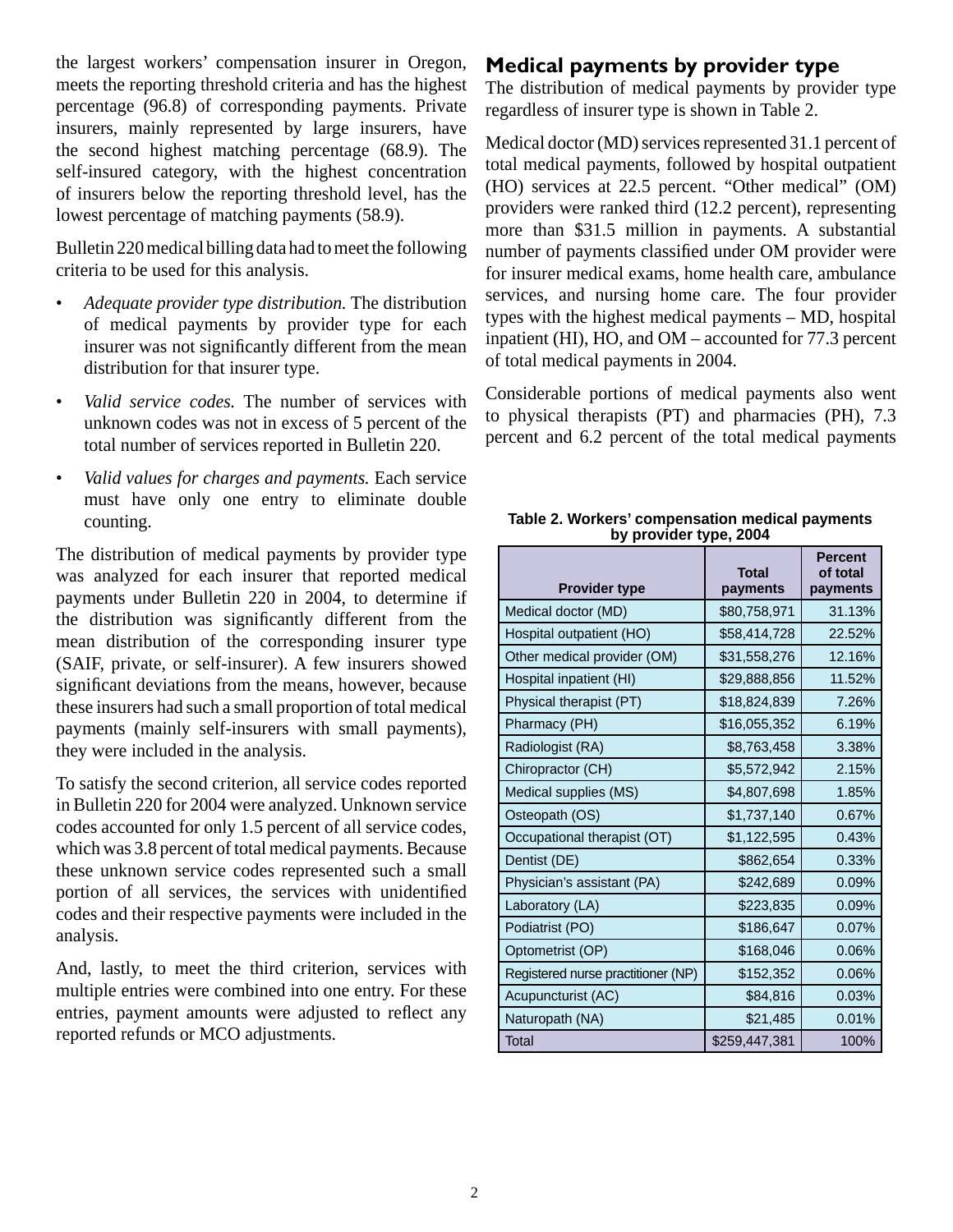

**Figure 1. Distribution of medical payments by provider type and insurer type, CY 2004**

respectively. Radiologists (RA) received 3.4 percent of the total payments, mostly for providing magnetic resonance image (MRI), computed tomography (CT), and X-ray services. Chiropractors (CH) received 2.1 percent of payments for providing chiropractic manipulative treatments and other therapeutic services.

The distributions of the medical payments by provider type for SAIF, private insurers, self-insurers, and "all insurers" are compared in Figure 1. In general, the distributions of payments for all three insurer types are similar. The correlation between SAIF and private insurers' distributions is 0.99, between SAIF and selfinsurers' is 0.96, and between private and self-insurers' is 0.97. These correlation coefficients are significant on a 99 percent confidence level.

### **Medical payments by service**

Oregon's medical fee schedule is based on the Resource Based Relative Value System (RBRVS) established by the federal government. Payments are determined by the cost of the resources needed to provide each service. RBRVS

cost components include medical provider services, practice expenses, and professional liability insurance costs. In the current system there are two Relative Value Units (RVUs) values for determining practice expenses: facility and nonfacility practice values.

Facility practice values are applied to services furnished to patients in a hospital, skilled nursing facility, community mental health center, or Ambulatory Surgical Center (ASC) for procedures on the approved procedures list.<sup>6</sup> Nonfacility practice values are applied to services performed in a physician's office, a patient's home, an ASC if the physician is performing a procedure not on the ASC approved procedures list, a nursing facility, or any facility or institution other than the ones specified under facility practice. The nonfacility practice RVUs for a particular code may not be greater than the facility RVUs.<sup>7</sup>

DCBS calculates Oregon's workers' compensation medical fee payment ceilings by multiplying the combined costs of a service (facility or nonfacility RVUs) by a conversion factor determined by DCBS. Providers

<sup>6</sup> The ASC approved procedure list can be obtained from Centers for Medicare and Medicaid Services a[t http://www.cms.hhs.gov.](http://www.cms.hhs.gov)

<sup>7</sup> Code of Federal Regulation, Title 42, Volume 2, Section 414.22, A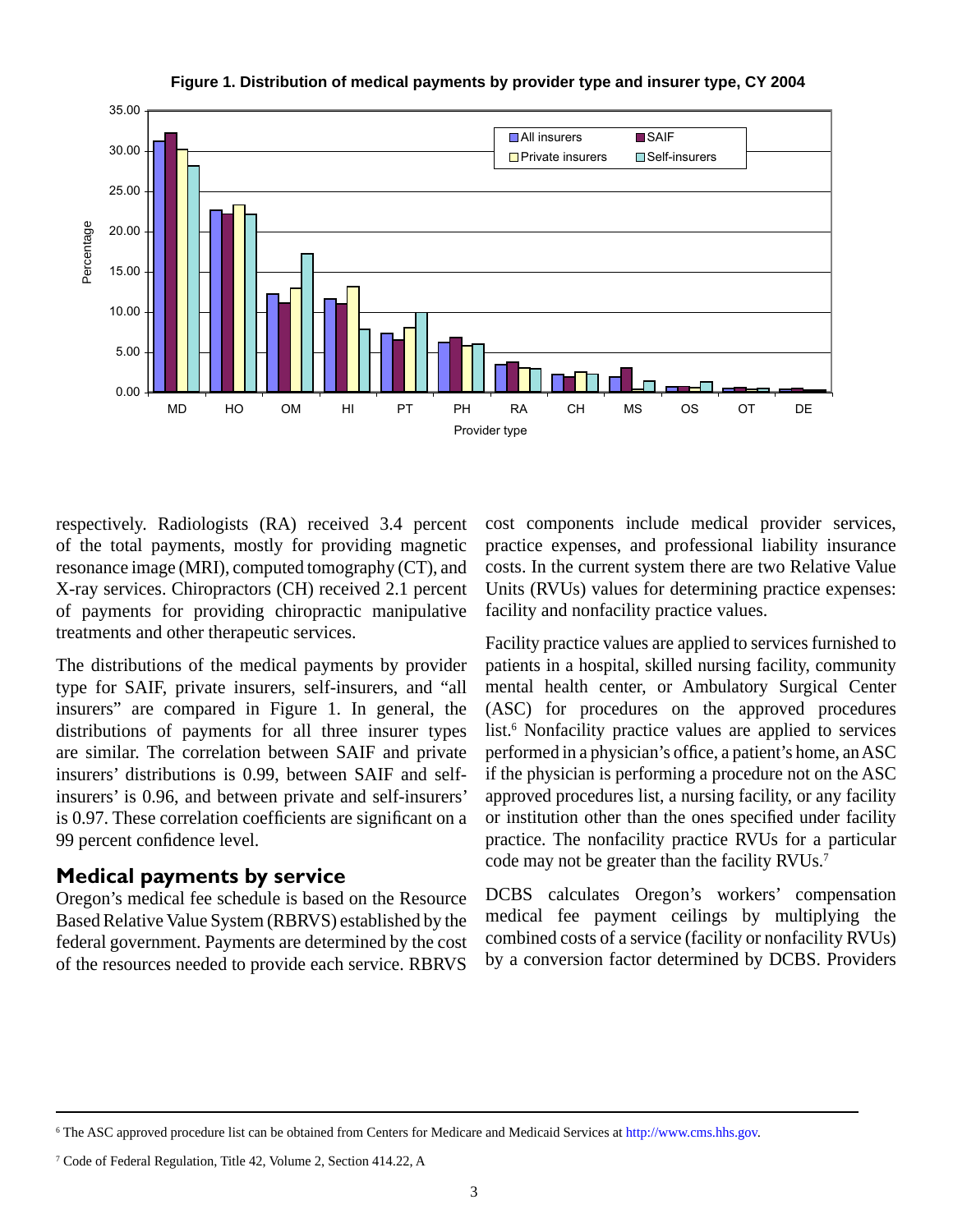|                |                |                                                       |                | <b>Total</b>        | <b>Percent</b><br>of total | Average            | <b>Medical fee schedule</b><br>ceiling |                 |                  |
|----------------|----------------|-------------------------------------------------------|----------------|---------------------|----------------------------|--------------------|----------------------------------------|-----------------|------------------|
| Rank           | <b>Service</b> | <b>Description</b>                                    | Total<br>units | medical<br>payments | medical<br>payments        | medical<br>payment | Average                                | <b>Facility</b> | Non-<br>facility |
| 1              | 97110          | Therapeutic exercises                                 | 362,764        | \$15,752,580        | 6.1%                       | \$43               | \$51                                   | \$51            | \$51             |
| $\overline{2}$ | 99213          | Office/outpatient visit (established patient, 15 min) | 146,312        | \$12,140,121        | 4.7%                       | \$83               | \$81                                   | \$97            | \$64             |
| 3              | D0003          | Insurance medical exam (IME)                          | 14,211         | \$8,996,754         | 3.5%                       | \$633              |                                        |                 |                  |
| 4              | 97140          | Manual therapy                                        | 192,667        | \$7,910,695         | 3.0%                       | \$41               | \$47                                   | \$47            | \$47             |
| 5              | 360            | Operating room services                               | 7,513          | \$7,333,148         | 2.8%                       | \$976              |                                        |                 |                  |
| 6              | 450            | Emergency room                                        | 37,193         | \$5,063,841         | 2.0%                       | \$136              |                                        |                 |                  |
| $\overline{7}$ | N/A            | Ambulatory surgical center (ASC) facility fees        | 644            | \$4,544,512         | 1.8%                       | \$7,055            |                                        |                 |                  |
| 8              | 99214          | Office/outpatient visit (established patient, 25 min) | 30,899         | \$3,900,987         | 1.5%                       | \$126              | \$128                                  | \$150           | \$105            |
| 9              | 99203          | Office/outpatient visit (new patient, 30 min)         | 26,744         | \$3,861,186         | 1.5%                       | \$144              | \$154                                  | \$176           | \$131            |
| 10             | 72148          | Magnetic image (MRI); lumbar and spine w/o dye        | 6,098          | \$3,567,098         | 1.4%                       | \$1,021            | \$1,021                                | \$1,021         | \$1,021          |
| 11             | 73721          | MRI; joint of lower extremity w/o dye                 | 5,499          | \$2,897,675         | 1.1%                       | \$903              | \$906                                  | \$906           | \$906            |
| 12             | 99283          | Emergency department visit                            | 24,497         | \$2,632,594         | 1.0%                       | \$107              | \$112                                  | \$112           | \$112            |
| 13             | 97530          | Therapeutic activities                                | 57,065         | \$2,560,805         | 1.0%                       | \$45               | \$51                                   | \$51            | \$51             |
| 14             | 97001          | Physical therapy evaluation                           | 23,021         | \$2,530,826         | 1.0%                       | \$110              | \$122                                  | \$131           | \$113            |
| 15             | 73221          | MRI; joint upper extremity w/o dye                    | 4,348          | \$2,288,224         | 0.9%                       | \$904              | \$906                                  | \$906           | \$906            |
| 16             | 99212          | Office/outpatient visit (established patient, 10 min) | 40,121         | \$2,251,092         | 0.9%                       | \$56               | \$57                                   | \$70            | \$43             |
| 17             | 99906          | Outpatient hospital disallow                          | 21,882         | \$2,066,642         | 0.8%                       | \$94               |                                        |                 |                  |
| 18             | 31.1           | Temporary tracheotomy                                 | 14             | \$1,904,949         | 0.7%                       | \$140,794          |                                        |                 |                  |
| 19             | 97035          | Ultrasound therapy                                    | 96,958         | \$1,861,263         | 0.7%                       | \$19               | \$22                                   | \$22            | \$22             |
| 20             | 270            | Medical/surgical supplies & devices                   | 16,970         | \$1,711,224         | 0.7%                       | \$101              |                                        |                 |                  |
| 21             | 72158          | MRI; lumbar and spine w/o & w/dye                     | 1,597          | \$1,689,977         | 0.7%                       | \$1,886            | \$1,989                                | \$1,989         | \$1.989          |
| 22             | 99204          | Office/outpatient visit (new patient, 45 min)         | 7,866          | \$1,625,893         | 0.6%                       | \$207              | \$221                                  | \$250           | \$193            |
| 23             | 29881          | Knee arthroscopy/surgery                              | 1,526          | \$1,591,392         | 0.6%                       | \$1,043            | \$1,491                                | \$1,491         | \$1,491          |
| 24             | 80.51          | Excision intervert disc                               | 264            | \$1,512,243         | 0.6%                       | \$5,718            |                                        |                 |                  |
| 25             | 72141          | MRI; neck spine w/o dye                               | 2,879          | \$1,500,118         | 0.6%                       | \$939              | \$946                                  | \$946           | \$946            |
|                |                | Total of top 25 services:                             |                | \$103,695,839       | 40.0% <sup>8</sup>         |                    |                                        |                 |                  |
|                |                | Total workers' compensation medical payments, 2004:   |                | \$259,447,381       | 100.0%                     |                    |                                        |                 |                  |

#### **Table 3. Top 25 workers' compensation medical services in descending order by total payments, 2004**

charge insurers the usual and customary charge for the rendered service and are reimbursed at the charged rate as long as it does not exceed the medical fee payment ceiling. Charges in excess of the medical fee payment ceiling are reimbursed at the ceiling payment amount, unless a higher payment is approved by the insurer.

The medical billing data reported by insurers to DCBS does not identify whether services are provided in a facility or nonfacility setting. For this reason in Table 3, the average medical payments per service are compared with the average of facility and nonfacility fee schedule ceilings. The table also includes total medical payments, total service units, and percentage of contribution to 2004 medical payments for the top 25 services.

This comparison shows that among the top 25 services with available fee schedule data, the average payment per service was always lower than the respective average fee schedule ceiling (except for the CPT 99213 office/ outpatient visit, where the average payment was higher than the average fee schedule ceiling).

Three groups of services appeared most frequently among top 25 services: physical medicine and rehabilitation services, office or other outpatient services, and magnetic resonance image (MRI) services.9

<sup>&</sup>lt;sup>8</sup> The percentages may not sum to the exact number due to the rounding to the nearest decimal.

Physical Medicine and Rehabilitation Services, CPT codes: 97001-97546 and 97703-97799; Office or Other Outpatient Services, CPT codes: 99201-99215; MRI Services, CPT codes: 70336, 70540-70543, 70551-70553, 71550-71552, 72141-72158, 72195-72197, 73218-73223, 73718-73723, 74181- 74183, 76093-76094, and 76400.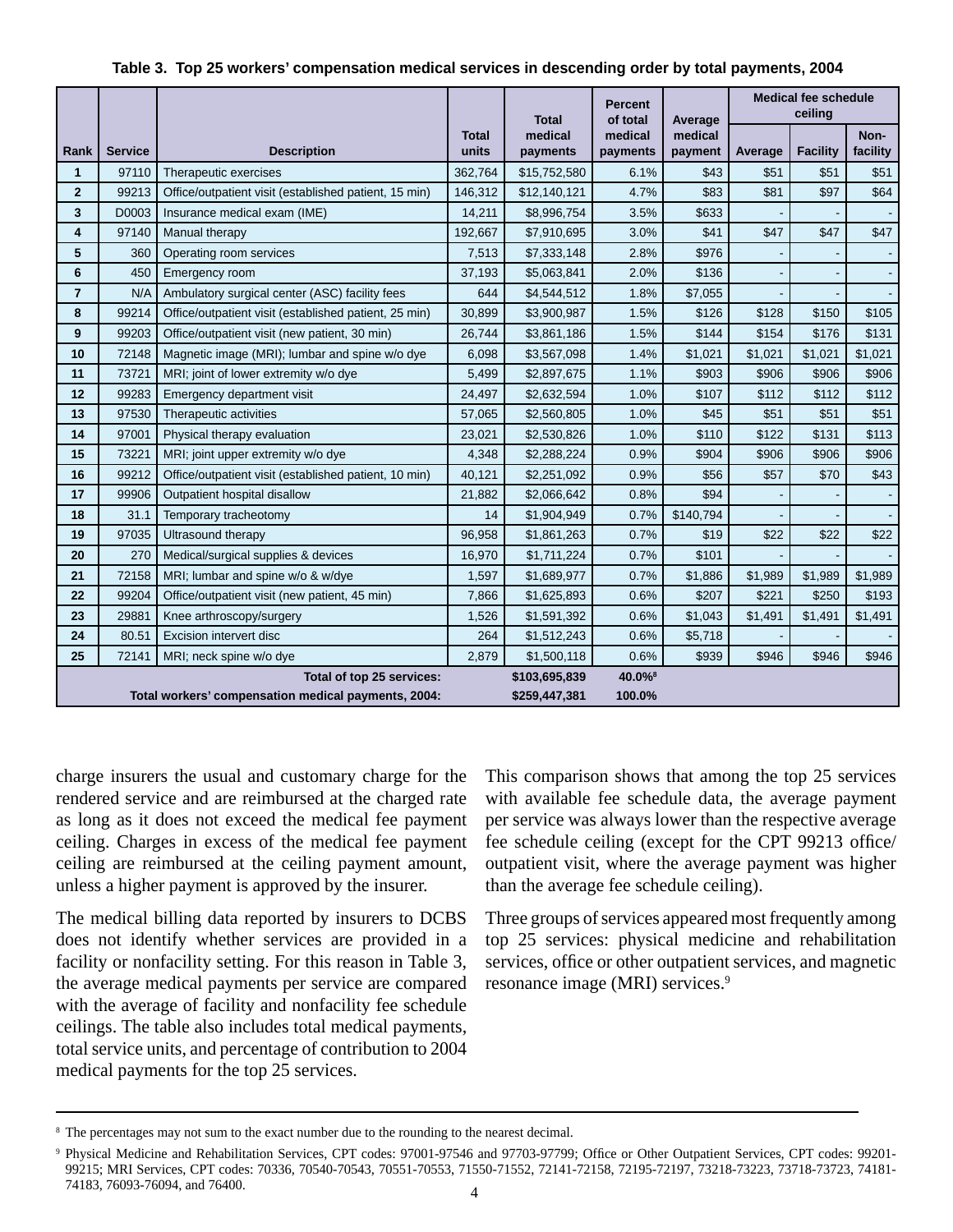| <b>Service</b>                        | <b>Description</b>          | <b>Total</b><br>payments | <b>Fee</b><br>schedule | Average<br>payment | <b>PT</b> | HO    | <b>MD</b> | <b>OM</b> | <b>CH</b> | <b>OT</b> |
|---------------------------------------|-----------------------------|--------------------------|------------------------|--------------------|-----------|-------|-----------|-----------|-----------|-----------|
| 97110                                 | Therapeutic exercises       | \$15,752,580             | \$51                   | \$43               | \$42      | \$45  | \$47      | \$46      | \$36      | \$47      |
|                                       |                             | 6.1%                     |                        | 99.7%              | 50.2%     | 30.1% | 9.8%      | 5.8%      | 1.3%      | 2.6%      |
| 97140                                 | Manual therapy              | \$7,910,695              | \$47                   | \$41               | \$42      | \$44  | \$42      | \$41      | \$30      | \$45      |
|                                       |                             | 3.0%                     |                        | 99.5%              | 55.2%     | 23.9% | 7.6%      | 3.9%      | 7.0%      | 1.9%      |
| 97530                                 | Therapeutic activities      | \$2,560,805              | \$51                   | \$45               | \$44      | \$49  | \$45      | \$47      | \$35      | \$47      |
|                                       |                             | 1.0%                     |                        | 99.7%              | 56.0%     | 13.2% | 6.7%      | 16.4%     | 1.3%      | 6.2%      |
| 97001                                 | Physical therapy evaluation | \$2,530,826              | \$122                  | \$110              | \$107     | \$109 | \$121     | \$118     | \$71      | \$123     |
|                                       |                             | 1.0%                     |                        | 99.7%              | 48.7%     | 28.6% | 15.9%     | 6.1%      | 0.1%      | 0.3%      |
| 97035                                 | Ultrasound therapy          | \$1,861,263              | \$22                   | \$19               | \$19      | \$21  | \$20      | \$19      | \$18      | \$21      |
|                                       |                             | 0.7%                     |                        | 99.5%              | 46.5%     | 25.9% | 9.1%      | 4.7%      | 10.6%     | 2.8%      |
| Remaining physical medicine services: |                             | \$6,760,846              |                        |                    |           |       |           |           |           |           |
|                                       |                             | 2.6%                     |                        |                    |           |       |           |           |           |           |
| Total of physical medicine services:  |                             | \$37,377,015             |                        | Weighted           | \$46      | \$49  | \$50      | \$49      | \$36      | \$51      |
| Percentage of total 2004 payments:    |                             | 14.4%                    |                        | Average            | 51.6%     | 26.7% | 9.4%      | 6.2%      | 3.2%      | 2.5%      |

**Table 4. Distribution and average payments by provider type for physical medicine services, 2004**

Note: In Tables 4-6, the percentage shown below the total payments for each service reflects the percentage of the total 2004 payments for that service and the percentage below each provider type's average payment reflects the percentage of total payments for the respective service.

| <b>Service</b>                      | <b>Description</b>            | <b>Total</b><br>payments | <b>Fee</b><br>schedule | Average<br>payment | <b>MD</b> | <b>OM</b> | HO    | <b>OS</b> | <b>CH</b> | <b>Others</b> |
|-------------------------------------|-------------------------------|--------------------------|------------------------|--------------------|-----------|-----------|-------|-----------|-----------|---------------|
| 99213                               | Office/outpatient visit       | \$12,140,121             | \$81                   | \$83               | \$84      | \$86      | \$63  | \$81      | \$64      | \$76          |
|                                     | (established patient, 15 min) | 4.7%                     |                        | 100.0%             | 77.2%     | 12.2%     | 3.9%  | 4.2%      | 0.9%      | 1.6%          |
| 99214                               | Office/outpatient visit       | \$3,900,987              | \$128                  | \$126              | \$128     | \$129     | \$101 | \$120     | \$89      | \$118         |
|                                     | (established patient, 25 min) | 1.5%                     |                        | 100.0%             | 80.0%     | 12.2%     | 1.8%  | 3.3%      | 1.1%      | 1.6%          |
| 99203                               | Office/outpatient visit       | \$3,861,186              | \$154                  | \$144              | \$153     | \$151     | \$120 | \$147     | \$97      | \$129         |
|                                     | (new patient, 30 min)         | 1.5%                     |                        | 100.0%             | 71.5%     | 9.7%      | 9.9%  | 2.3%      | 4.4%      | 2.1%          |
| 99212                               | Office/outpatient visit       | \$2,251,092              | \$57                   | \$56               | \$59      | \$59      | \$41  | \$55      | \$38      | \$50          |
|                                     | (established patient, 10 min) | 0.9%                     |                        | 100.0%             | 76.6%     | 9.2%      | 5.5%  | 2.7%      | 3.1%      | 2.8%          |
| 99204                               | Office/outpatient visit       | \$1,625,893              | \$221                  | \$207              | \$214     | \$216     | \$165 | \$180     | \$140     | \$196         |
|                                     | (new patient, 45 min)         | 0.6%                     |                        | 100.0%             | 75.7%     | 13.2%     | 2.3%  | 3.0%      | 4.2%      | 1.6%          |
| Remaining office/outpatient visits: |                               | \$2,124,194              |                        |                    |           |           |       |           |           |               |
|                                     |                               | 0.8%                     |                        |                    |           |           |       |           |           |               |
| Total of office/outpatient visits:  |                               | \$25,903,473             |                        | Weighted           | \$109     | \$110     | \$83  | \$102     | \$76      | \$97          |
| Percentage of total 2004 payments:  |                               | 10.0%                    |                        | Average            | 76.6%     | 11.6%     | 4.6%  | 3.5%      | 1.9%      | 1.8%          |

**Table 5. Distribution and average payments by provider type for offi ce/outpatient visits, 2004**

Physical medicine and rehabilitation services accounted for 14.5 percent of the total 2004 medical payments, about \$37.4 million. Physical therapists received about 51.6 percent of total physical medicine payments, followed by hospital outpatient providers with 26.7 percent, and medical doctors with 9.4 percent (Table 4). On average, physical therapists received \$46 for a physical medicine service, hospital outpatient providers received \$49, and medical doctors received \$50.

Office or other outpatient services accounted for 10 percent of total medical payments, approximately \$25.9 million (Table 5). Medical doctors received about 76.6 percent of the total payments for office/outpatient visits, followed by "other medical" providers and hospital outpatient providers, with 11.6 percent and 4.6 percent respectively. On average, medical doctors received \$109 for an office/ outpatient visit, "other medical" providers received \$110, and hospital outpatient providers received \$83.